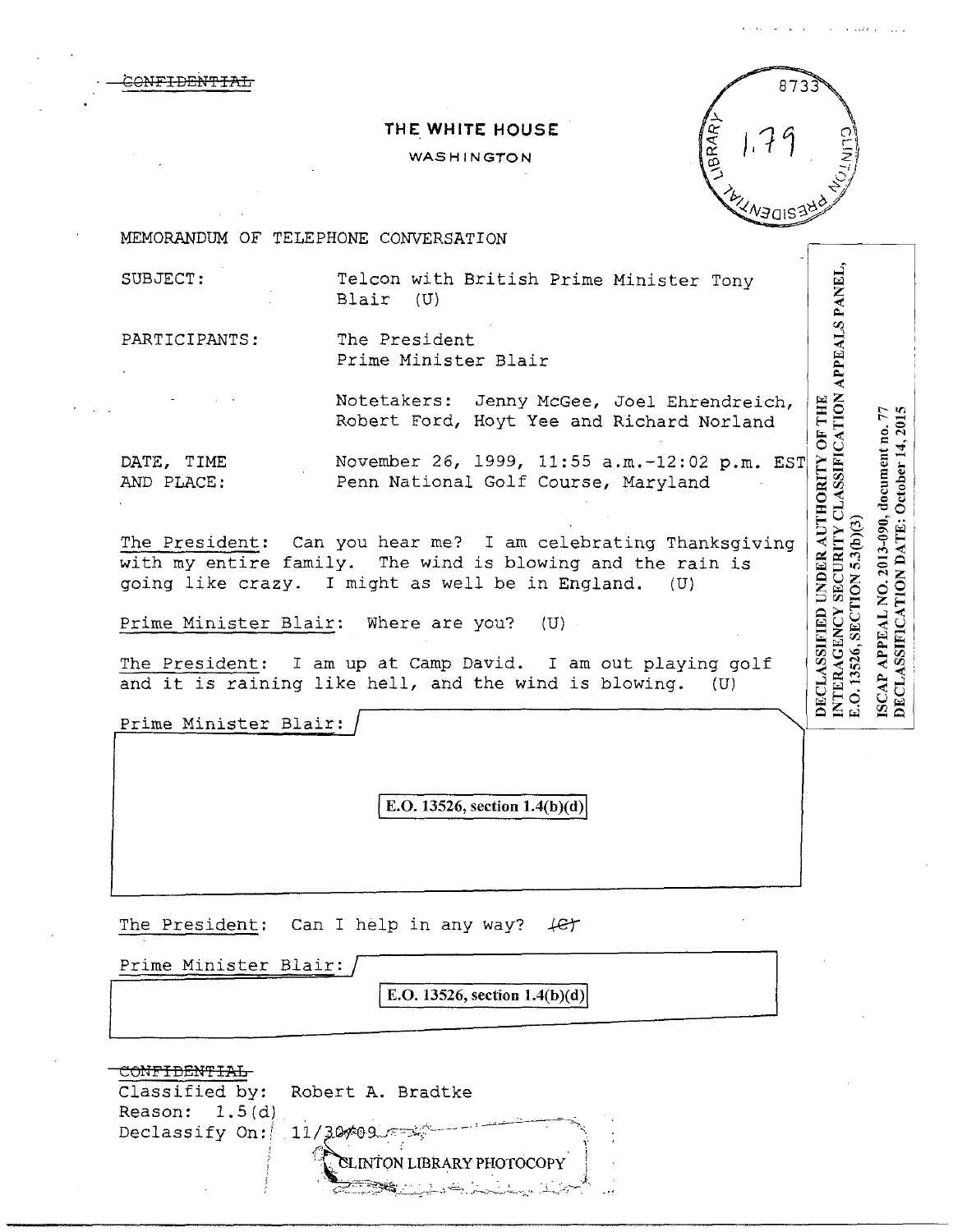The President: I will do that and put a statement out  $immediately, \quad \text{LST}$ E.O. 13526, section  $1.4(b)(d)$ 

Prime Minister Blair:

The President: Sounds to me like you got some pretty good language with Chirac on the European Security issue.  $\mathcal{L}$ 

Prime Minister Blair:

The President: I just don't want to give the isolationists here any encouragement.  $\ell$ 

Prime Minister Blair: I appreciate that.

| The President: I agree. You are doing the right thing, and I |  |  |  |
|--------------------------------------------------------------|--|--|--|
| am behind you. $\ell$                                        |  |  |  |

Prime Minister Blair: I think it might be helpful, if at some stage, I came over and saw some of the people on the Hill and made a speech.  $\ell$ 

The President: I agree with that.  $|Z\rangle$ 

Prime Minister Blair: [Gapl/

The President: Let me ask you one other thing. I hear Chirac wouldn't go along with the position you wanted to take on Cyprus. (et

| Prime Minister Blair:                                                                                                                                                                                                                                                                                                                                                                                                                          |                                 |
|------------------------------------------------------------------------------------------------------------------------------------------------------------------------------------------------------------------------------------------------------------------------------------------------------------------------------------------------------------------------------------------------------------------------------------------------|---------------------------------|
| $+e$                                                                                                                                                                                                                                                                                                                                                                                                                                           | E.O. 13526, section $1.4(b)(d)$ |
| $\mathcal{L}^{(1)} = \mathcal{L}^{(1)} = \mathcal{L}^{(2)} = \mathcal{L}^{(1)} = \mathcal{L}^{(2)} = \mathcal{L}^{(1)} = \mathcal{L}^{(1)} = \mathcal{L}^{(2)} = \mathcal{L}^{(1)} = \mathcal{L}^{(1)} = \mathcal{L}^{(1)} = \mathcal{L}^{(1)} = \mathcal{L}^{(1)} = \mathcal{L}^{(1)} = \mathcal{L}^{(1)} = \mathcal{L}^{(1)} = \mathcal{L}^{(1)} = \mathcal{L}^{(1)} = \mathcal{L}^{(1)} = \mathcal{L}^{(1)} =$<br>CLINTON LIBRARY PHOTOCOPY |                                 |
| <b>CONTROLLANT CONTRACTORY OF THE CONTRACTORY OF THE SECOND CONTRACTORY OF THE SECOND CONTRACTORY OF THE SECOND OF THE SECOND OF THE SECOND OF THE SECOND OF THE SECOND OF THE SECOND OF THE SECOND OF THE SECOND OF THE SECOND </b>                                                                                                                                                                                                           |                                 |